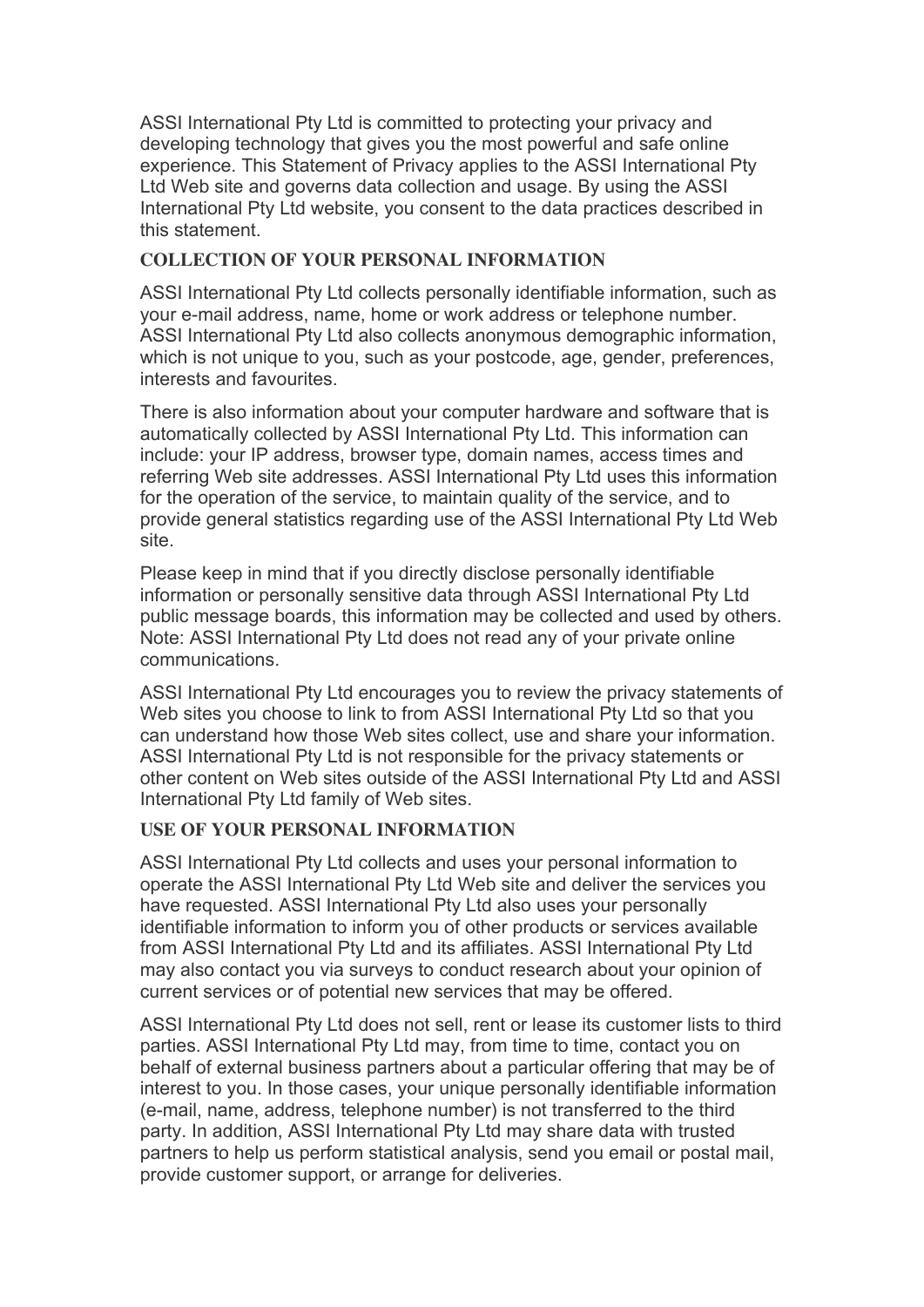All such third parties are prohibited from using your personal information except to provide these services to ASSI International Pty Ltd, and they are required to maintain the confidentiality of your information.

ASSI International Pty Ltd does not use or disclose sensitive personal information, such as race, religion, or political affiliations, without your explicit consent.

ASSI International Pty Ltd keeps track of the Web sites and pages our customers visit within ASSI International Pty Ltd, in order to determine what ASSI International Pty Ltd services are the most popular. This data is used to deliver customised content and advertising within ASSI International Pty Ltd to customers whose behaviour indicates that they are interested in a particular subject area.

ASSI International Pty Ltd Web sites will disclose your personal information, without notice, only if required to do so by law or in the good faith belief that such action is necessary to: (a) conform to the edicts of the law or comply with legal process served on ASSI International Pty Ltd or the site; (b) protect and defend the rights or property of ASSI International Pty Ltd; and, (c) act under exigent circumstances to protect the personal safety of users of ASSI International Pty Ltd, or the public.

# **USE OF COOKIES**

The ASSI International Pty Ltd Web site may use "cookies" to help you personalize your online experience. A cookie is a text file that is placed on your hard disk by a Web page server. Cookies cannot be used to run programs or deliver viruses to your computer. Cookies are uniquely assigned to you, and can only be read by a web server in the domain that issued the cookie to you.

One of the primary purposes of cookies is to provide a convenience feature to save you time. The purpose of a cookie is to tell the Web server that you have returned to a specific page. For example, if you personalize ASSI International Pty Ltd pages, or register with ASSI International Pty Ltd site or services, a cookie helps ASSI International Pty Ltd to recall your specific information on subsequent visits. This simplifies the process of recording your personal information, such as billing addresses, shipping addresses, and so on. When you return to the same ASSI International Pty Ltd Web site, the information you previously provided can be retrieved, so you can easily use the ASSI International Pty Ltd features that you customised.

You have the ability to accept or decline cookies. Most Web browsers automatically accept cookies, but you can usually modify your browser setting to decline cookies if you prefer. If you choose to decline cookies, you may not be able to fully experience the interactive features of the ASSI International Pty Ltd services or Web sites you visit.

#### **SECURITY OF YOUR PERSONAL INFORMATION**

ASSI International Pty Ltd secures your personal information from unauthorised access, use or disclosure. ASSI International Pty Ltd secures